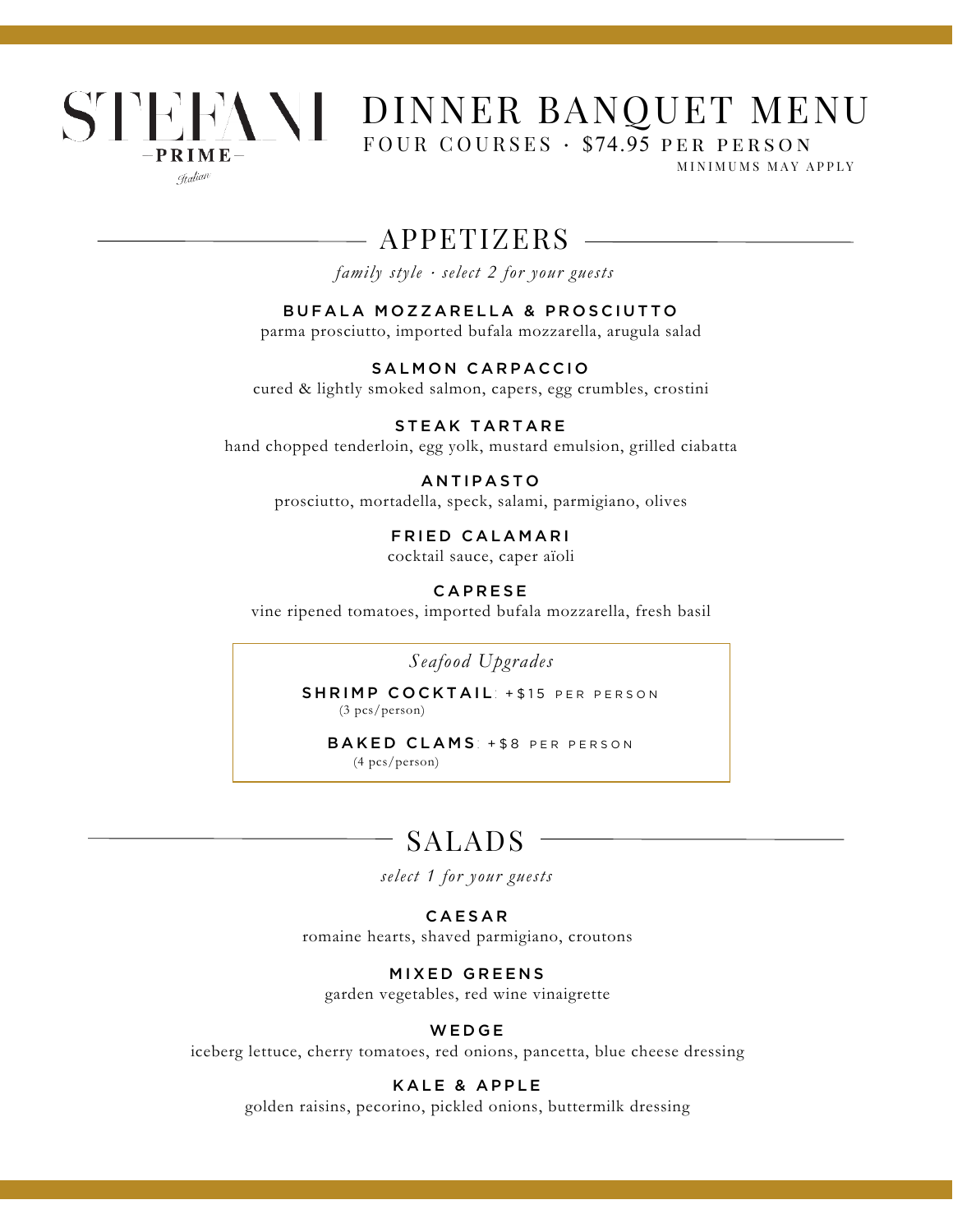

# STEENNI DINNER BANQUET MENU

FOUR COURSES · \$74.95 per person

MINIMUMS MAY APPLY

# MAIN COURSE

*à la carte* <sup>⋅</sup> *select 3 (three) for your guests to choose from*

#### SEAR ED AHI TUNA

sesame-crusted sushi-grade ahi tuna, roasted vine-ripened cherry tomatoes, asparagus, balsamic citrus sauce

> SCOTTISH SALMON brown butter, fried capers

LAKE SUP ERIOR WHITEF ISH broiled, herbs, citrus butter sauce

R ISOTTO CON SCAMPI shrimp, seasonal vegetables, pomodoro sauce

> F E TTUC C INE mushrooms, speck, fondue cream

SHORT RIB RAVIOLACCI

house-made ravioli, bolognese sauce, shaved parmigiano

CHICKEN PAR MIGIANA pomodoro sauce, mozzarella, parmigiano

#### CHICKEN BREAST VESUVIO

garlic white wine sauce, rosemary

#### CHICKEN MONTECAR LO

parma prosciutto, fontina cheese, spinach

P ETITE FILET 80 z.

NEW YORK STRIP 140Z.

*S t eak Upgrades* VEAL CHOP 140Z: + \$15 PER PERSON CENTER CUT FILET 100Z: + \$15 PER PERSON KANSAS CITY STRIP 180Z: + \$18 PER PERSON BONE-IN RIBEYE 220Z: + \$20 PER PERSON